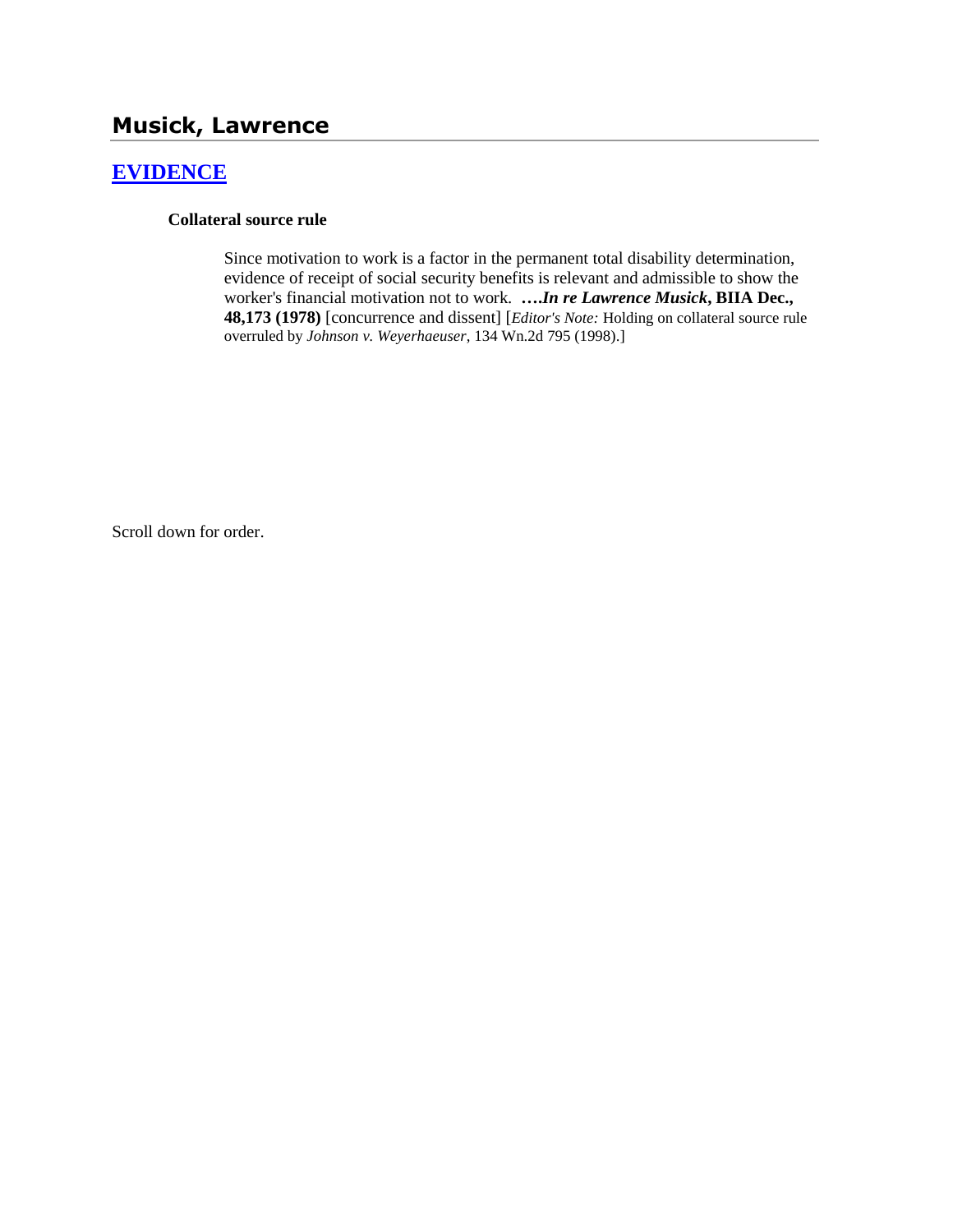#### **BEFORE THE BOARD OF INDUSTRIAL INSURANCE APPEALS STATE OF WASHINGTON**

**)**

**IN RE: LAWRENCE MUSICK ) DOCKET NO. 48,173**

**CLAIM NO. G-695895 ) DECISION AND ORDER**

APPEARANCES:

Claimant, Lawrence Musick, by H. Frank Stubbs

Employer, Woodworth & Company, by Thomas Kuchman and Norman Cohen

Department of Labor and Industries, by The Attorney General, per Joseph A. Albo, Gerald L. Casey, and Dinah Pomeroy, Assistants

This is an appeal filed by the claimant on May 7, 1976, from an order of the Department of Labor and Industries dated March 12, 1976, which closed this claim with an unspecified permanent partial disability award, for low back disability, equal to 10% as compared to total bodily impairment. **REVERSED AND REMANDED**.

# **DECISION**

Pursuant to RCW 51.52.104 and RCW 51.52.106, this matter is before the Board for review and decision on a timely Petition for Review filed by the claimant to a Proposed Decision and Order issued by a hearing examiner for this Board on July 28, 1977, in which the order of the Department dated March 12, 1976, was sustained.

The issue presented by the merits of this appeal is the extent of the claimant's permanent disability proximately resulting from his industrial low back injury of January 29, 1975, as such disability existed on March 12, 1976. The hearing examiner has, for the most part, set forth the pertinent evidence on this issue, but we disagree with his proposal to sustain the Department order.

It is clear that claimant has had some low back problems for many years, as evidenced by x-ray evidence of long-standing degenerative disc disease at the L4-L5 and L5-S1 intervertebral spaces. He lost about a month from work in 1955 because of back trouble; had industrial injuries in 1959 and 1965 which, together, caused a few weeks off work and resulted in permanent partial disabilities; and he had a more severe period of trouble following an accident at home in 1972, when he was off work for six months, and had a chymopapain injection by Dr. Kirk Anderson to resolve pressure from a protruding disc at the fifth lumbar level, which was affecting his right leg. He also obtained chiropractic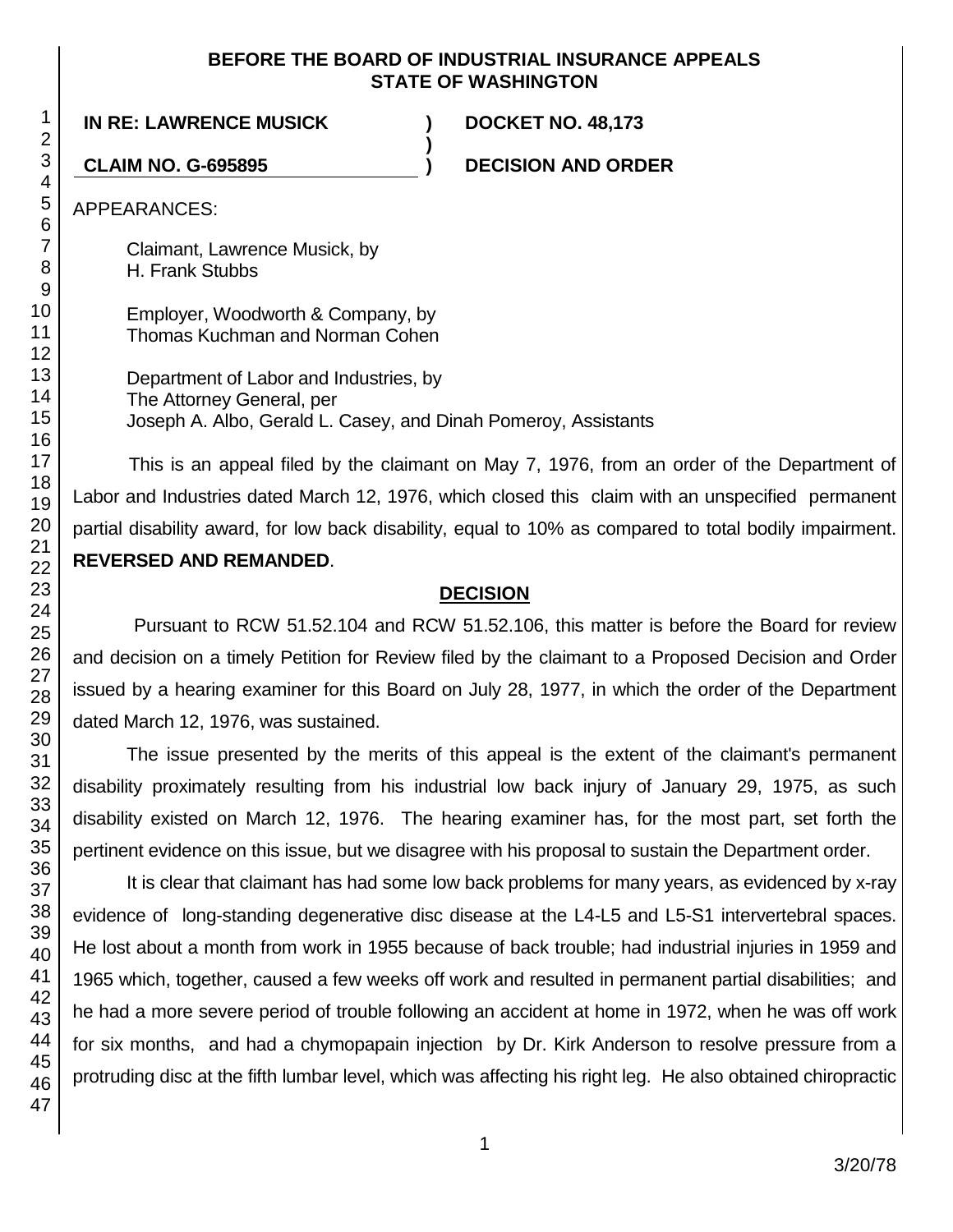47

1 2 3 treatments for a couple of years before, and for a period of time after, the January 29, 1975 injury for which this claim was filed. He was off work for six weeks after this injury, then attempted to return to work again, until finally terminating completely on May 2, 1975. Since this latter date he has not had any work, and said he doesn't think he can return to heavy equipment operating jobs, or to anything else he had previously done.

The medical evidence -- Dr. Otis Bridgeford for claimant, and Dr. Anderson and Dr. Lynn Staker for the Department -- is quite similar in that, except for the severe degenerative disc disease shown by x-rays, there are not a great deal of objective clinical findings. Nevertheless, it is clear that none of the doctors doubt in the least that claimant has significant impairment and that his complaints are justified. In this regard, the testimony of Dr. Anderson is probative, since he treated the claimant on a number of occasions from 1972 to February of 1974, prior to this injury, and again in June of 1975, following this injury. His testimony was clear that, on objective medical findings alone, claimant's back impairment was not much worse after this injury than it had been prior thereto. However, he did note claimant's complaints for the first time involved radiation down the left leg, whereas only the right leg was involved in 1972. Dr. Bridgeford's examination in December 1975 made confirming findings of sciatic nerve root involvement into the left leg. This then brings into significant focus the following testimony of Dr. Staker:

> "...He had been having back pain and problems for several years. He had been able to work. He had been motivated to work and in this particular case the fact that there were not that much additional objective findings available at the time of my examination (February 18, 1976). I would say I would have the feeling he, because of the continued long-period of pain and difficulty he had, he more or less, so to speak, ran out of gas and didn't want to work any more and the majority of the reason he didn't want to work any more in the future is because he has got a bad back, he has got marked degenerative changes in his spine, and people who have that usually will have intermittent episodes of severe pain with manual labor and my assessment of 10 per cent disability then would be that most of his problems pre-dated and pre-existed his injury and I would allow that much for aggravation, so on that trend I think I had to evaluate the overall motivation problem. As I have mentioned I felt that he probably just ran out of gas over the years and didn't want to continue working."

46 Much of this record was taken up with exhaustive testimony of two vocational consultants -- one presented by the claimant, and one presented by the employer. Suffice to say that the clear preponderance of this evidence is to the effect that the physical activity limitations imposed by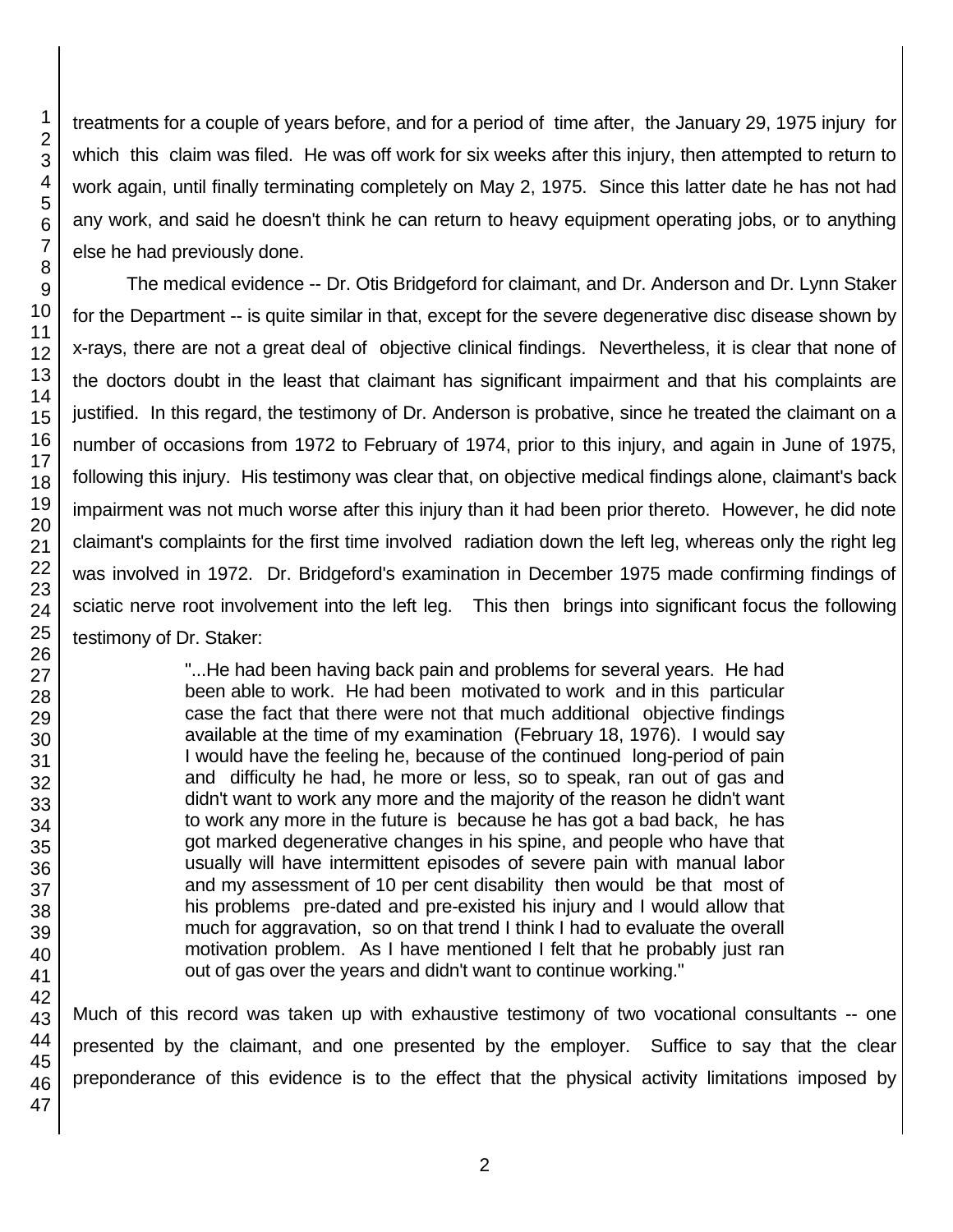46 47

claimant's back disability, viewed in light of his age, lack of education, prior experience in only heavy labor jobs, slight or non-existent retraining prognosis, and no capacity for any sedentary jobs shown to be obtainable, have rendered him in all practical effect to be permanently totally disabled. Employer's vocational witness opined that claimant could maybe be a gate tender, or a production machine operator "might possibly be accessible" to claimant but this "would be suspect at this stage." This is weak proof of employability.

What was the proximate cause of such total disability status? We believe it must be held to be the residual effects of the 1975 injury herein. Mild though such residuals were, in terms of hard physical findings, they were in our view the "straw that broke the camel's back" in light of the total record. Claimant's severe, but intermittent, back problems prior to this injury were changed into continuous and more limiting and painful problems by said injury; and the claimant -- in Dr. Staker's words -- has "run out of gas," as the result of this worsening effect. This, to us, appears to be the real import of this evidence: Claimant had always been well motivated to return to work in spite of his intermittent problems, but the further impact of this last injury "did him in," so far as continued working ability was concerned.

It is necessary to comment in depth on certain evidentiary issues raised by claimant's counsel in his Petition for Review.

He takes exception to the hearing examiner's ruling, over his objection, admitting into evidence the fact that claimant is receiving social security disability benefits. Claimant contends that such evidence is not relevant and violates the so-called "collateral source" rule as set forth in Stone v. Seattle, 64 Wn. 2d 166 (1964). The Court there stated the rule as follows:

> "It is well established that the fact a plaintiff receives, from a collateral source, payments of this nature which have a tendency to mitigate the consequences of the injury that he otherwise would have suffered, may not be taken into consideration when assessing the damages that the defendant must pay." (Emphasis supplied)

The claimant argues that "in a Workmen's Compensation case, the issue is the damages which a defendant (either the Department of Labor and Industries, which is, in effect the defendant, or any selfinsured employer) must pay."

We do not accept claimant's equating a workmen's compensation case with a personal injury civil lawsuit. The Workmen's Compensation Act is remedial legislation which abolished, industrial injury situations, common law tort actions for "damages" based on negligence and liability. RCW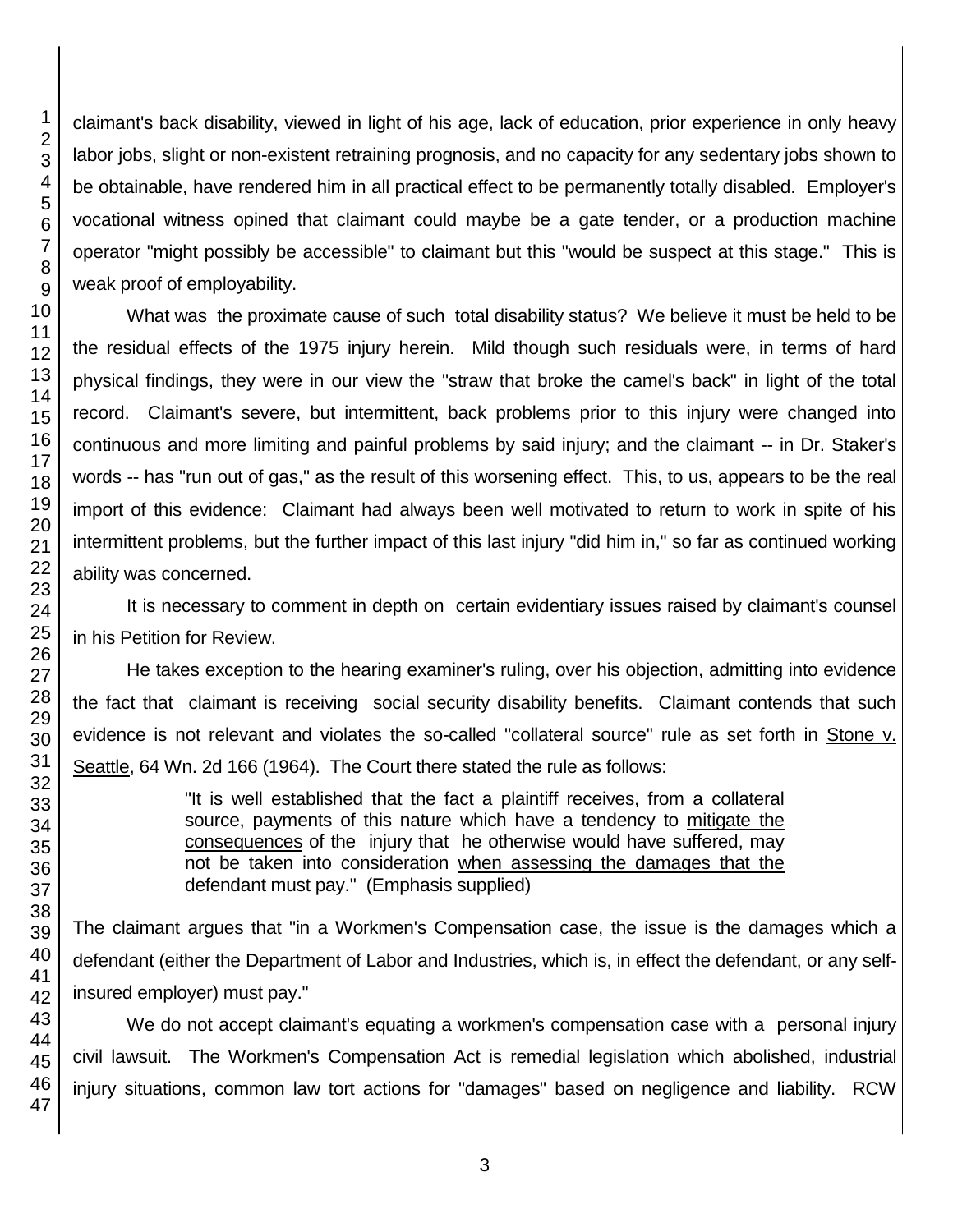51.04.010. Here, the claimant seeks a classification of permanent total disability, and the amount of his recovery will be set in monthly payments according to mandatory statutory provisions. There are no "damages" to be assessed or calculated by the trier of the fact based on evidence presented as to such damages, as would be the case in a civil personal injury action.

Income from "collateral sources" in these cases of course has no bearing on computing of monetary damages, but it may have a bearing on a claimant's motivation to return to work, and thus is relevant. In Ladley v. St. Paul Fire & Marine Insurance Company, 73 Wn. 2d 928 (1968), the Court recited the general rule: "any circumstance is relevant which reasonably tends to establish the theory of a party or to qualify or disprove the testimony of his adversary." Under this rule, the Court held that evidence concerning the plaintiff's disability retirement pension as compared with a greater amount he would receive for a normal retirement, in litigation where the factual issue was whether plaintiff was totally disabled, was relevant and admissible within the discretion of the trial court to show "financial motivation" to work. Obviously, logic requires that if evidence tending to show financial motivation to work is relevant to an issue of total disability, so too is evidence tending to show financial motivation not to work. See also, Fleming v. Mulligan, 3 Wn. App. 951 (1970), wherein the Court of Appeals, while recognizing the Stone v. Seattle rule on evidence of collateral source benefits not being allowed for the purpose of mitigating "damages," nevertheless upheld the trial court's admission of such evidence as relevant to the issue of a period of claimed total disability.

Obviously, if the instant case was one of permanent partial disability, the question of social security benefits would be irrelevant. However, the issue is claimant's permanent and total disability, which includes a number of socioeconomic factors together with his physical impairment. As stated in Fochtman v. Department of Labor and Industries, 7 Wn. App. 286 (1972):

> "Proof of total disability is more individualized than proof of permanent partial disability. The testimony necessarily requires a study of the whole man as an individual -- his weakness and strengths, his age, education, training and experience, his reaction to his injury, his loss of function and other relevant factors that build toward the ultimate conclusion of whether he is, as a result of his injury, disqualified from employment generally available in the labor market." (Emphasis supplied)

Clearly, it appears that evidence bearing on work motivation is one "other relevant factor" in the study of "weakness and strengths" of the "whole man," in order to reach the ultimate determination as to whether he should be classed as permanently totally disabled. In fact, claimant's own medical witness and his vocational expert witness both admit that motivation is a factor in determination of

1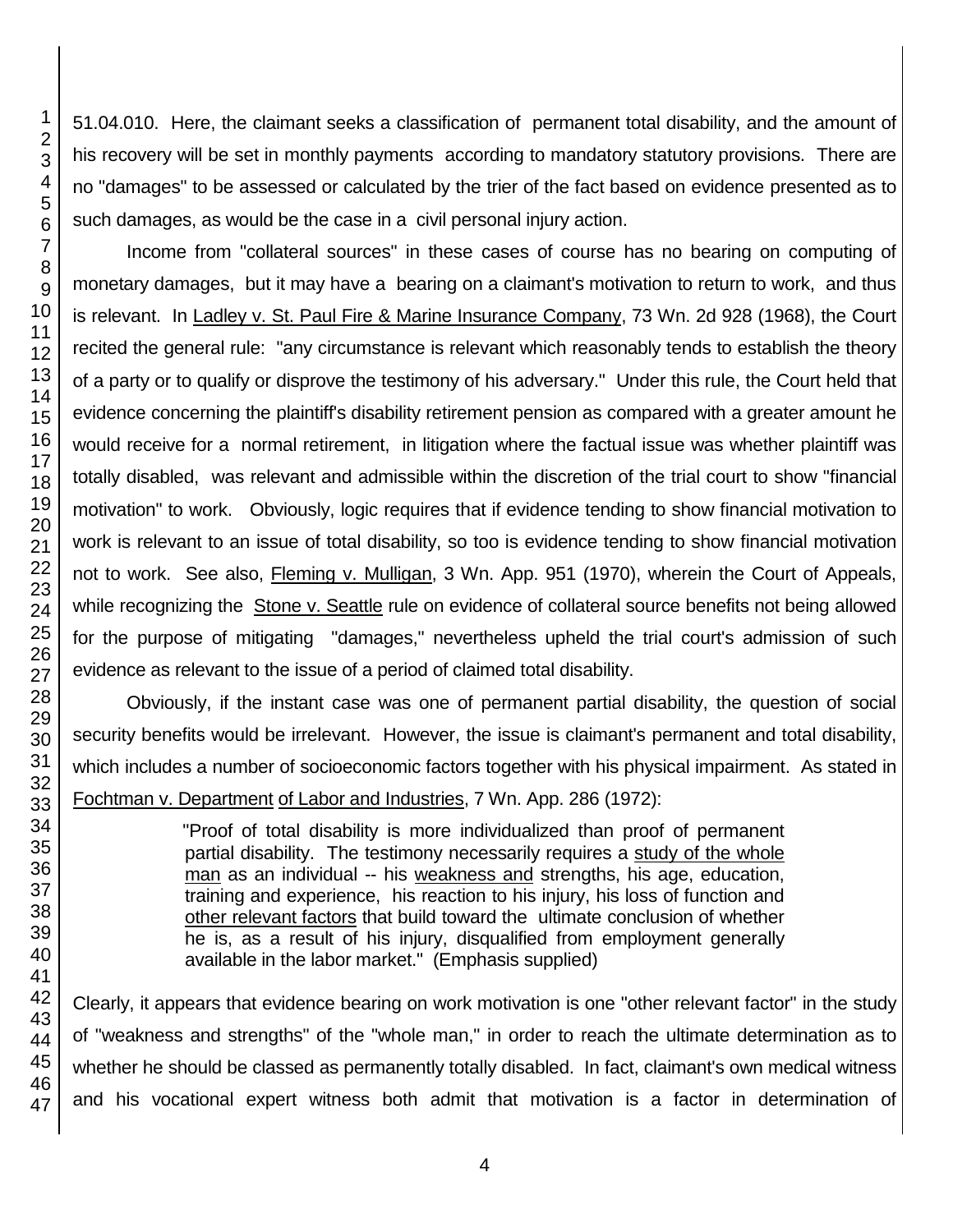employability. Even Stone v. Seattle, supra, the apparent leading Washington case on the "collateral source" rule, did not say the evidence about collateral benefit payments was inadmissible. The only question raised in the Supreme Court was whether the trial judge's instruction to the jury properly advised them as to not considering such payments on the mitigation of damages issue.

Claimant argues that evidence showing receipt of social security benefits is prejudicial and likely to be misused by a jury. The reason for this argument is clear -- "misuse by a jury" is the only basis for the two decisions he cites to us which have held evidence of collateral benefit sources to be inadmissible. These are the Federal cases of Eichel v. New York Central Railroad Co., 84 S. Ct. 316, 375 U.S. 253 (1963), and Caughman v. Washington Terminal Company, 345 F. 2d 434 (1965), both of which were civil cases involving litigation over the traditional issues of liability based on negligence and assessment of the amount of money damages. In those cases, the defendants introduced at the trials evidence of the plaintiffs' receipt of disability pension payments under the Railroad Retirement Act, not to be considered in mitigation of damages, but as tending to show motive for not returning to work. It was held that such evidence should not be admitted -- not, however, because it was irrelevant, but because "the likelihood of misuse by the jury outweighs the value of this evidence." (Emphasis supplied)

We point out that the intent of our law is that cases before this Board be decided by us; and we feel that, in applying our expertise in evaluating evidence in these records, we are quite capable of placing the evidence on other benefit sources into its proper perspective when considered in light of all evidence in the record. We have obviously done so in the instant case, and have accorded such evidence little persuasiveness. But that is not the same as saying the evidence is completely inadmissible. As to review of the case at the "jury level," evidence of social security disability payments may or may not prejudice claimant's case. Conceivably, a jury could just as well decide that if claimant has been declared totally disabled by one government bureaucracy, there is no reason that another government agency should decide the other way. In any event, under our appellate review system, if "misuse by a jury" is the valid reason for excluding evidence of receipt of other benefits, the remedy is quite apparent. If and when the case goes to Superior Court, the objection to the evidence can be renewed before the Judge and he can and will exercise his own independent sound judicial discretion as to whether such evidence be excluded, unfettered by the ruling that was made at this Board's level.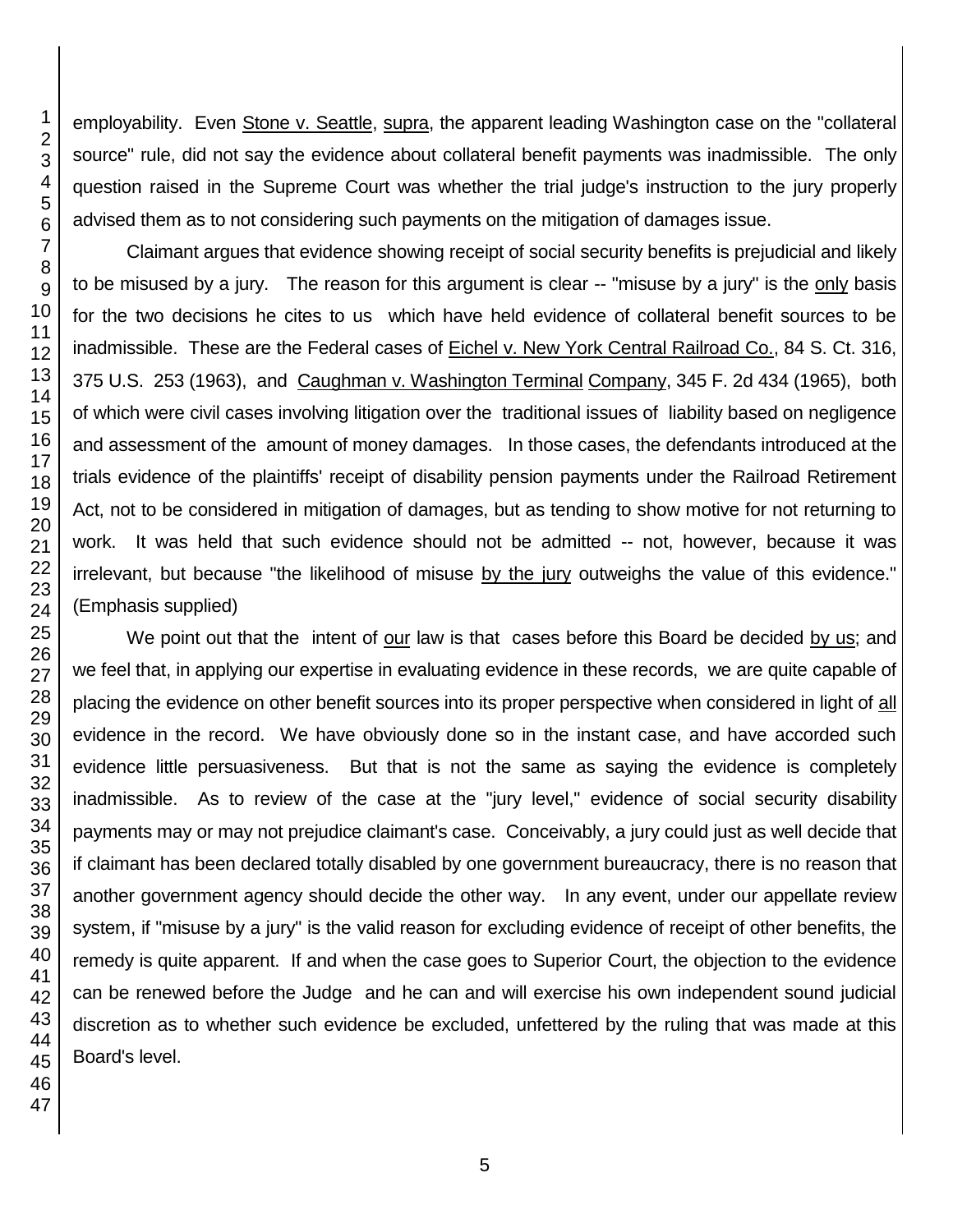Claimant has not cited, and we have not discovered, any judicial opinions on workers' compensation cases in this or other jurisdictions, where evidence of income from other sources has been held inadmissible on the issue of work motivation, which issue, as expert testimony herein clearly shows, is pertinent to the question of total disability. The hearing examiner ruled correctly on this evidentiary matter, and his ruling is affirmed.

The claimant has also challenged a ruling by the hearing examiner in which he sustained an objection to the testimony of claimant's expert vocational consultant where the consultant recited the history given to him by the claimant. We feel this testimony is admissible, not for the truth of the matters asserted, but to show in part the basis upon which the expert witness formed his opinion. Accordingly, the ruling on page 103, lines 28 through 30, is reversed, and the succeeding testimony by the witness is removed from colloquy and considered as valid testimony.

A further ruling by the hearing examiner on page 171, lines 27 and 28, wherein he granted a motion to strike an answer to a question as being unresponsive, is reversed and the motion is denied. The balance of the examiner's evidentiary rulings are hereby affirmed.

# **FINDINGS OF FACT**

In view of all the foregoing, and after thorough review of the entire record, the Board finds as follows:

- 1. On February 6, 1975, the Department of Labor and Industries received a report of accident alleging an injury on January 29, 1975, to the claimant while in the employ of Woodworth and Company, and involving his back. The claim was allowed, treatment and time-loss compensation provided, and on March 12, 1976, the Department of Labor and Industries issued an order closing the claim with an award for unspecified permanent partial disabilities of 10% as compared to total bodily impairment. On May 7, 1976, a notice of appeal was filed with the Board of Industrial Insurance Appeals, and by order dated May 20, 1976, this Board entered an order granting the appeal.
- 2. The claimant is a 52 year old man with an eighth grade education, who for his entire working life has been engaged in heavy manual labor. For the 25 years immediately preceding the industrial accident of January 29, 1975, claimant was engaged solely in the operation and maintenance of heavy vehicles and equipment.
- 3. The claimant has had substantial, but intermittent, impairment and difficulties in his low back for many years prior to the injury herein, as shown by x-ray evidence of serious degenerative disc disease at the L4- L5 and L5-S1 intervertebral spaces; and he had prior industrial injuries to his back in 1959 and 1965, which produced temporary periods off work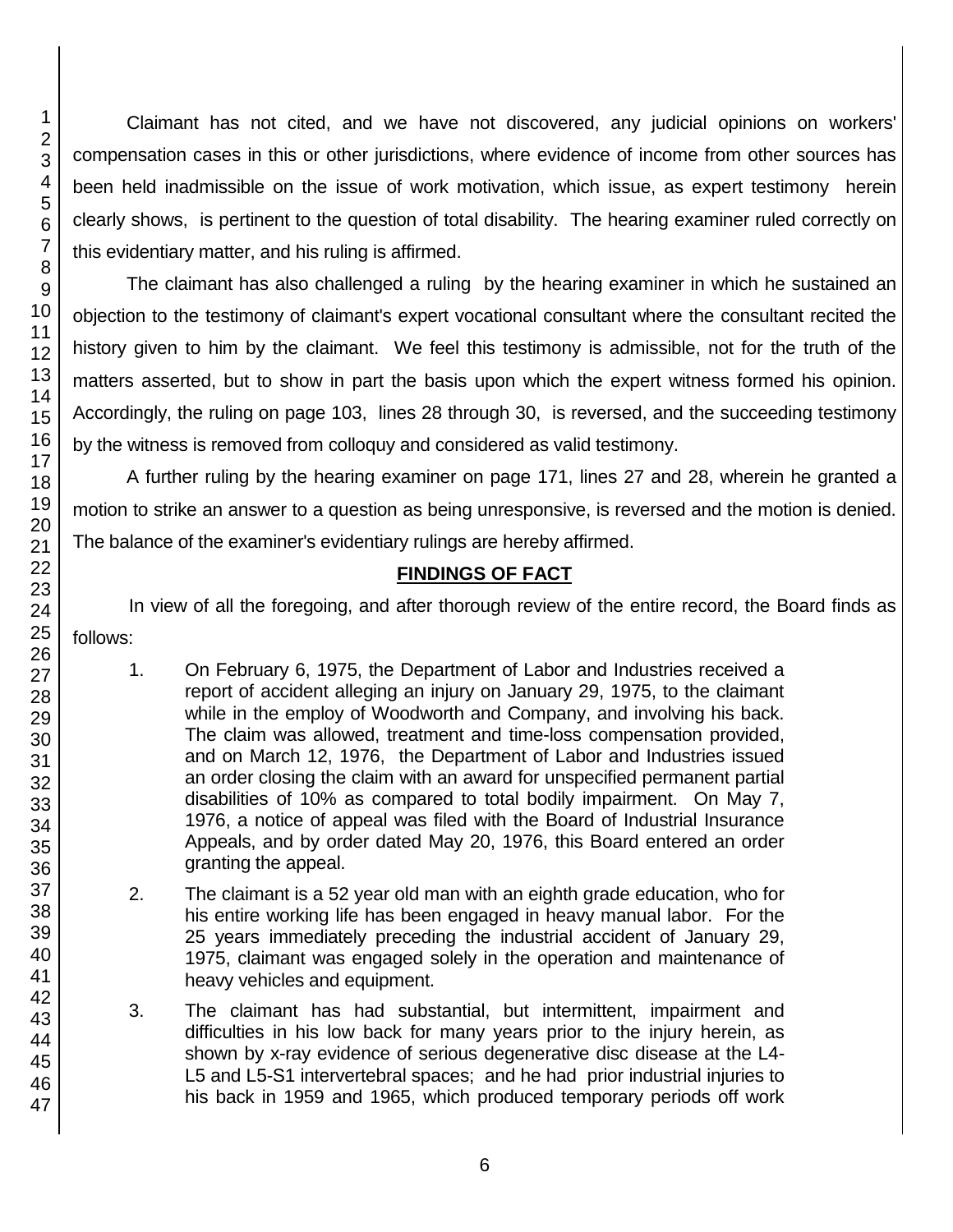and awards for permanent partial disabilities. He had a further severe worsening of his back condition due to a home accident in 1972, necessitating about six months off work, and chymopapain injections for resolving a protruded lumbar disc which was affecting the sciatic nerve in his right leg.

- 4. Following the injury of January 29, 1975, and as a result thereof, claimant suffered further aggravation of his pre-existing degenerative condition in his spine, and developed subjective and objective indication of sciatic nerve root involvement, for the first time, into his left leg. After attempting to return to work again he finally terminated employment completely on May 2, 1975.
- 5. Claimant's condition was fixed by March 12, 1976, and no treatment of a corrective or curative nature is indicated.
- 6. As a result of the additional permanent disability proximately caused by this injury of January 29, 1975, superimposed on the degenerative disc disease and the prior injuries outlined in Finding No. 3, and taking into consideration claimant's age, limited education, prior work experience in only heavy labor, slight or non-existent retraining prognosis, and no real capacity for any sedentary job which could be obtained or performed, he has been rendered incapable of regular gainful employment on a reasonably continuous basis.

# **CONCLUSIONS OF LAW**

Based on the foregoing findings of fact, the Board concludes:

- 1. The Board has jurisdiction of the parties and the subject matter of this appeal.
- 2. Claimant is a totally permanently disabled worker, within the meaning of the Workmen's Compensation Act, as the proximate result of his industrial injury herein of January 29, 1975.
- 3. The order of the Department dated March 12, 1976, closing this claim with a permanent partial disability award of 10% as compared to total bodily impairment, is incorrect and should be reversed, and this claim remanded to the Department with direction to classify him as permanently and totally disabled, and to take such further action as indicated based on said disability classification.

It is so ORDERED.

Dated this 20th day of March, 1978.

BOARD OF INDUSTRIAL INSURANCE APPEALS

/s/\_\_\_\_\_\_\_\_\_\_\_\_\_\_\_\_\_\_\_\_\_\_\_\_\_\_\_\_\_\_\_\_\_\_\_\_\_ PHILLIP T. BORK Chairman

1